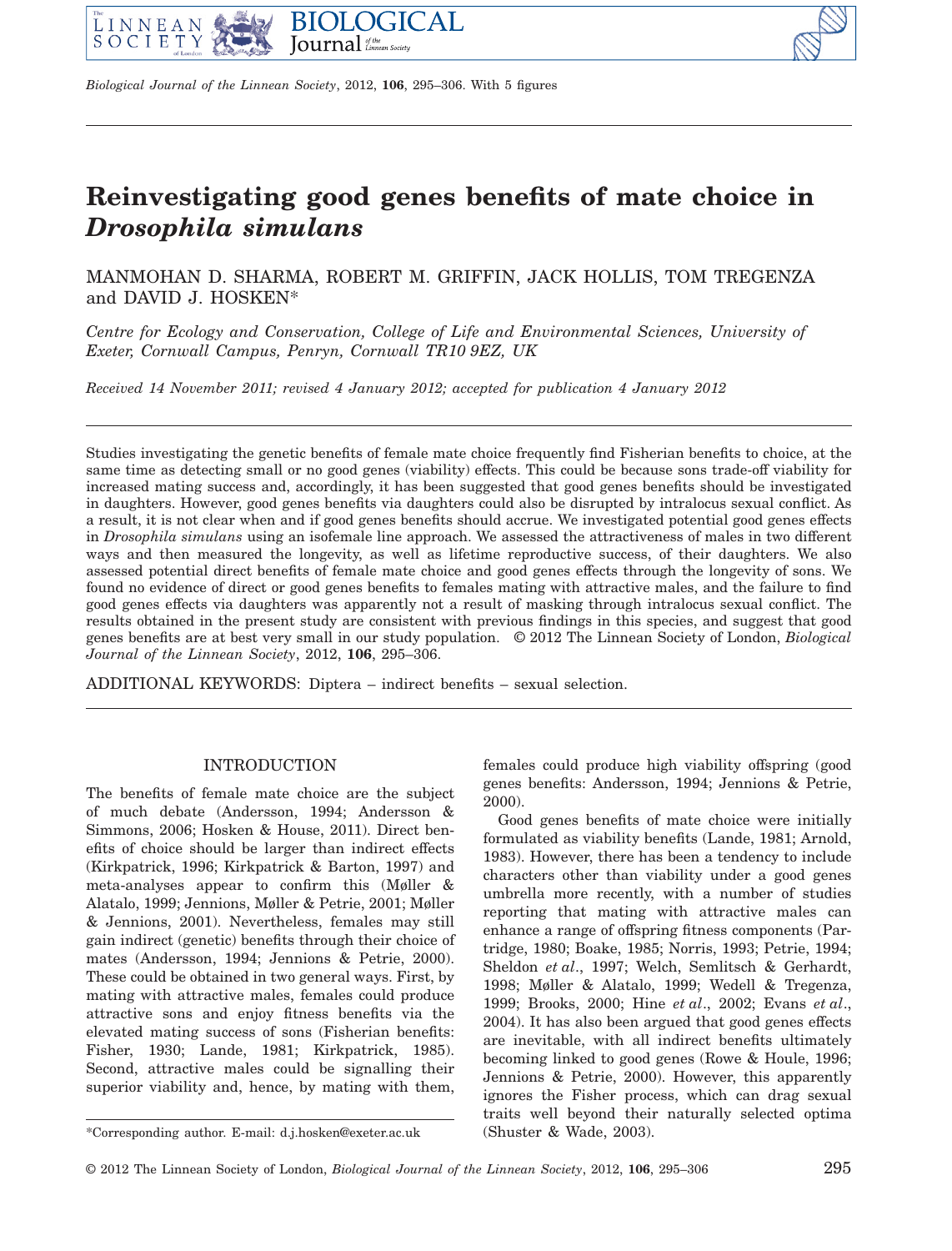It has also been suggested that allocation decisions could mask good genes benefits (Getty, 2002). For example, sons may trade-off viability with reproductive success (Pitnick & Markow, 1994; Droney, 1998; Kokko, 2001; Getty, 2002). This could then mask viability benefits obtained via sons, and bias conclusions about good genes (Kokko *et al*., 2002, 2003; Cameron, Day & Rowe, 2003; Hunt *et al*., 2004b). As a result, it has been suggested that good genes benefits should be investigated in daughters (Jennions & Petrie, 2000; Hunt *et al*., 2004b). However, there is a growing body of evidence that intralocus sexual conflict could further complicate potential good genes benefits. Intralocus conflict occurs when the genes that make good females make poor males, and vice versa (Rice & Chippindale, 2001), and negative intersexual fitness associations (i.e. the hallmark of this conflict) have been documented in a range of taxa (Rice, 1984; Norris, 1993; Fedorka & Mousseau, 2004; Pischedda & Chippindale, 2006; Foerster *et al*., 2007; Oneal, Connallon & Knowles, 2007; Harano *et al*., 2010) Additionally, intralocus conflict may be much more difficult to resolve than currently assumed (Day & Bonduriansky, 2004; Harano *et al*., 2010), potentially limiting good genes benefits through daughters. Furthermore, sexual selection driven by interlocus conflict may also preclude the enhancement of offspring viability (Arnqvist & Rowe, 1995; Hosken *et al*., 2009).

In the present study, we investigated potential good genes benefits of mating with attractive males in *Drosophila simulans*. Previous work has documented genetic variation for female mate preference (Sharma, Tregenza & Hosken, 2010), and also shown that male attractiveness is heritable and positively genetically correlated with sperm competitiveness (Taylor, Wedell & Hosken, 2007; Hosken *et al*., 2008). Additionally, females apparently gain no direct benefits from mating with attractive males (Taylor, Wedell & Hosken, 2008a; Taylor *et al*., 2008b). Although good genes benefits have been reported in several *Drosophila* species (*Drosophila melanogaster*: Partridge, 1980; Taylor, Pereda & Ferrari, 1987); *Drosophila montana*: Hoikkala, Aspi & Suvanto, 1998; *Drosophila serrata*: Hine *et al*., 2002), there is currently no evidence for this in our study population of *D. simulans*. Taylor, Wedell & Hosken (2010) used mating latency as an indicator of female preference (and hence male attractiveness) and then assessed the relationship between sire attractiveness and fitness of daughters. Their approach involved phenotypic parent–daughter associations and family-level associations, and they also tested for any direct effects of attractive males on female fitness. Their results suggested that females did not receive any indirect benefits of mate choice via fitness of daughters and that

there were no direct effects of mate choice on female productivity (see Taylor *et al*., 2010). This is not to say good genes benefits do not exist but only that they have not been detected. This is perhaps not unexpected for the reasons outlined above, although good genes benefits also tend to be small (Møller & Alatalo, 1999), making them difficult to detect. Additionally, multiple independent tests should ideally be conducted to verify the validity of negative results (Palmer, 2000), and the use of diverse techniques is an appropriate way of doing this. Thus, additional investigations of good genes in *D. simulans* are warranted because the lack of evidence does not mean the phenomenon does not occur. With this in mind, we further investigated good genes in this fly and employed two new approaches using isofemale lines. This also allowed us to again assess potential direct benefits. Despite this new approach, we failed to find evidence for good genes or for direct benefits in our study population.

### MATERIAL AND METHODS

The stock populations of *D. simulans* used here were collected from a wild population at Tuncurry, Eastern Australia in March, 2004 (20 wild caught isofemale lines). These had been mixed and maintained in large population cages (approximately 800–1000 flies/cage) with overlapping generations and free mate choice/ mate competition from 2005. This stock has been used in a large number of investigations and harbours considerable phenotypic and genetic variation in all characters that have been assessed (Taylor *et al*., 2007; Hosken *et al*., 2008; Wright, Tregenza & Hosken, 2008; Sharma *et al*., 2010; Okada *et al*., 2011). We also maintained six isofemale lines from the original Australian collection (isolines 1–6), and established two additional isolines from the stock population (isolines 7 and 8). Both sets of isolines had been maintained in the laboratory for at least 3 years before the start of the present study. After several generations of within-line matings, these isolines are expected to be genetically homogenous within lines (i.e. they are approximate clones; for a full discussion of isoline uses, see Hoffmann & Parsons, 1988; David *et al*., 2005). All flies were reared on '*Drosophila* quick mix medium' (supplied by Blades Biological) under a 12 : 12 h light/dark cycle at 25 °C. Flies to be used in mating and fitness assays were initially collected as virgins from stock population laying vials or from cleared isoline vials. Briefly, egg-laying pots were left in the population cages overnight and then removed and incubated as above (12 : 12 h light/dark cycle at 25 °C). Virgin flies emerging from these egg-laying vials were separated and housed by sex (less than 10 flies per vial) within 8 h of eclosion with an excess of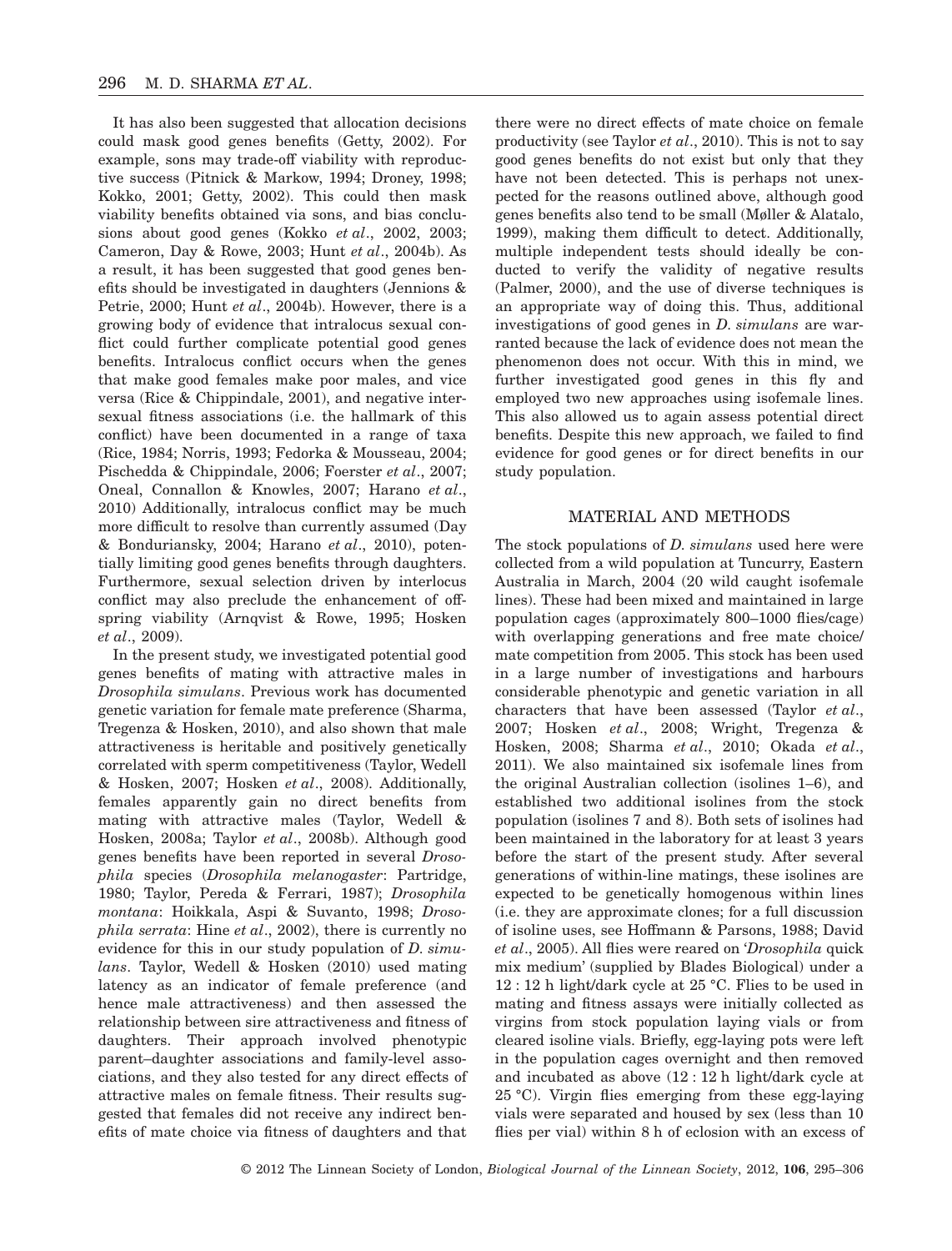

**Figure 1.** Flowchart depicting the experimental procedure in the first assay. A sorter female was mated with a virgin male and given the possibility to remate with another virgin male the next day. If she remated, the first male was classed as unattractive and the second one as attractive. Both males were then mated with virgin females from the same isoline as the sorter female. Subsequently, the fitness of daughters sired by attractive or unattractive males was assessed and the fitness scores were compared in a pairwise design.

the culture medium for 3 days (to ensure sexual maturity) before experiments.

We used two different approaches to assess potential good genes benefits. For our initial approach we employed the two stock population derived isolines (isolines 7 and 8) and used female remating behaviour as an indicator of male attractiveness. Subsequently, offspring fitness for attractive and unattractive sires was assessed (Fig. 1). Second, we used a panel of our six original isolines (isolines 1–6) and ranked them for the attractiveness of their males, successively assessing offspring fitness of the two most and two least attractive lines. Although 6 isolines may appear to represent a relatively small fraction of the total phenotypic space a fly population might occupy, a simple simulation reveals that this approach will capture most of the variation in the population. Assuming trait values in the source population were normally distributed and individuals (lines) are randomly sampled from this distribution, we drew six samples from a normal distribution with a mean of 16 and an SD of 5. We repeated this process 1000 times to generate a mean range of values that six samples generate. This mean range is 12.7. Comparing this range with 1000 values randomly drawn from the same normal distribution reveals that 80% of values fall within the range of 12.7 with a mean value of  $16 \pm 6.35$ , demonstrating that a sample of six individuals from a normally distributed population will typically capture 80% of the range of variation in that population along any given axis. Thus, the six isolines we use in the present study are likely to provide a reasonable sample of trait values and effects in the underlying population at large (assuming it too has trait values normally distributed) (also see David *et al*., 2005).

In our initial assessment of potential good genes benefits, we used isoline females to assess a male attractiveness in a stock population based on the isoline females' remating decision. Our rationale was that, when given a choice to remate, females would only remate with a more attractive male (i.e. tradeup) and, if there were good genes benefits to mate choice, we would be able to detect them in a pairwise comparison of the two males that mated with the female. Female remating decisions have previously been used as a measure of male attractiveness (Ivy & Sakaluk, 2007; Stewart *et al*., 2008), and although females of many *Drosophila* species mate readily, female *D. simulans* are fairly reluctant to remate (Taylor *et al*., 2008b), so this procedure appears to be appropriate (and has been used with *D. melanogaster*; Stewart *et al*., 2008). Additionally, previous attempts to detect good genes effects may have been made somewhat more difficult when female choosiness and male quality vary. For example, if females have different preference functions and also different levels of choosiness, it could be more difficult to definitively assign male attractiveness scores. This is alleviated by using isolines. Isolines can be considered to approximate clones and there is less variation in preference between pairs of females within isolines than between pairs of unrelated females (Sharma *et al*., 2010), making a 'relative' assessment of male attractiveness by the experimenters less prone to error when isolines are employed in attractiveness assessment.

For the assessment of potential good genes benefits, we paired a 3-day old stock-population male with a virgin female from one of two isolines (isolines 7 and 8) and observed the pairs for 3 h. Note that all matings took place between 09.00 h and 12.00 h (= the first 3 h of lights on), which corresponds with the period of peak mating activity in natural populations (Gromko & Markow, 1993), and this protocol was used throughout the present study unless stated otherwise. The mated pairs were then separated into individual vials soon after mating ended. The next day, each of the mated females was offered another 3-day-old virgin (stock-population) male and observed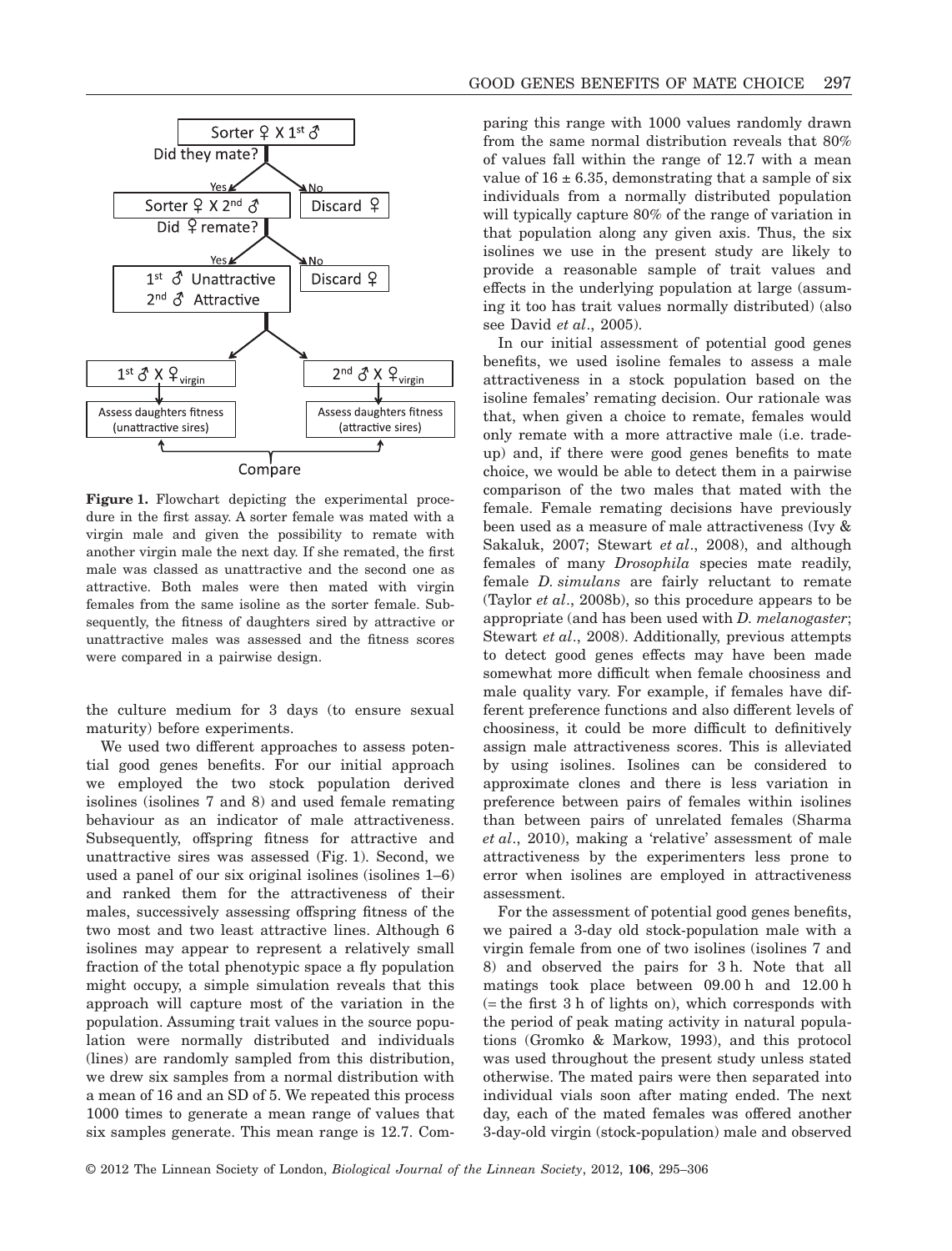for 3 h. If the female remated, the new mate was classed as attractive and her previous mate was deemed unattractive. These attractive or unattractive males were then mated with new virgin females after a gap of 1 day (from the same isoline as the initial female) and the fitness of subsequent daughters was assessed. This was necessary because we could not differentiate between sires in offspring from the initial female. However, because we use the same isolines, the genetic background of females is standardized.

Briefly, attractive and unattractive males were paired with virgin females and allowed to interact for 48 h. After 48 h, vials were checked for egg-laying, pairs were then removed, and vials were incubated. Virgin offspring emerging from these vials were collected as described above. For each sire, we selected multiple daughters at random and assayed them for fitness; approximately half were mated with a 3-dayold virgin stock-population male, to measure lifetime reproductive success (LRS), and the other half kept as virgins to assess longevity. In total, we assayed 466 and 554 daughters for the LRS and longevity assays. Daughters were 3–4 days old (sexually mature) when paired with a stock-population virgin male (of the same age) for 48 h. During this period, pairs were transferred to fresh vials with the culture medium every 24 h (twice), and then, after removing the males, females were moved to the final egg laying vial for 5 days. The LRS of each daughter was subsequently scored as the total number of offspring emerging from these three vials. Offspring from each vial were counted on the eighth day after the first eclosion (*D. simulans* larvae take 8–9 days to develop and eclose, so that 7 days of eclosing excludes any overlap with possible grandchildren). Taylor *et al*. (2008a) have previously shown this to be a good proxy for lifetime productivity from a single copulation. Note that it is this proxy of lifetime productivity that we refer to as LRS throughout the present study.

For the longevity assay, virgin daughters were housed at a density of three flies per vial and transferred to fresh vials once per week until death. These vials were checked daily for mortality and longevity was scored in days after eclosion. Throughout the present study, viability was measured as adult longevity because only viable embryos survive to adulthood, and adult longevity is a measure of adult viability. We used wing length as a measure of body size (Gilchrist & Partridge, 1999) to determine any association between body size and LRS or longevity. Wing length was measured *sensu* Sharma *et al*. (2011). Analyses were based on sire family means  $(N = 46$  attractive,  $N = 46$  unattractive) and comparisons were conducted pairwise because the attractiveness of males was relative to the other male that the initial female was exposed to.

For our second assessment, virgin males from six isolines were housed individually in separate vials and the next morning a female (from one of the same six isolines) was added to each male vial in a fully factorial manner (= 36 pair combinations). Each combination was replicated ten times (360 pairs). Pairs were continuously observed for 3 h, or until the start of mating. Previous work in this population has shown that approximately 95% of females mate during this time (Taylor *et al*., 2008a). The time of female introduction and the start of copulation were recorded. We measured the time it took for a female to copulate with a male as our indicator of male attractiveness (mating latency: time from introduction of female to mating). This correlates with time from first courtship to mating but it is easier to measure (Taylor *et al*., 2008a). Male *Drosophila* use a range of courtship behaviours that a female interrupts with her own acceptance or rejection signals (Spieth, 1974) and, as a result, females are expected to mate faster with more attractive males (Spieth, 1974; Kyriacou & Hall, 1986; Ritchie, Halsey & Gleason, 1999; Acebes, Cobb & Ferveur, 2003; Taylor *et al*., 2007; Hosken *et al*., 2008). Females also use a range of behaviours to reject unwanted male mating attempts, including ovipositor extension (which makes intromission impossible) and kicking (Spieth, 1974), and so it appears that males cannot force copulations with non-teneral females (Markow, 2000). Furthermore, previous studies have shown that latency is influenced by both male and female genotypes (Heisler, 1984; Casares *et al*., 1992; Sharma *et al*., 2010). We therefore reasoned that females should copulate faster with more attractive males, and latency has been widely used as a standard measure of female preference and therefore male attractiveness in *Drosophila* (Spieth, 1974; Ritchie *et al*., 1999; Acebes *et al*., 2003). Additionally, measuring attractiveness in this way excludes the potential for male–male competition interfering with our assessment of attractiveness, and this approach is widely used in behavioural studies (Houde & Torio, 1992; Gowaty, Steinichen & Anderson, 2002; Shackleton, Jennions & Hunt, 2005). The mean mating latencies thus obtained would show how attractive each genotype was judged (on average) by females from all isolines (Fig. 2). Based on this assessment, two attractive and two unattractive male lines were identified (Fig. 2), and new virgin males from these lines were then mated with stock females and used for assessment of the viability of daughters.

To conduct the assessment of the viability of daughters, males from the two most attractive (lines 1 and 2) and two most unattractive (lines 5 and 6) lines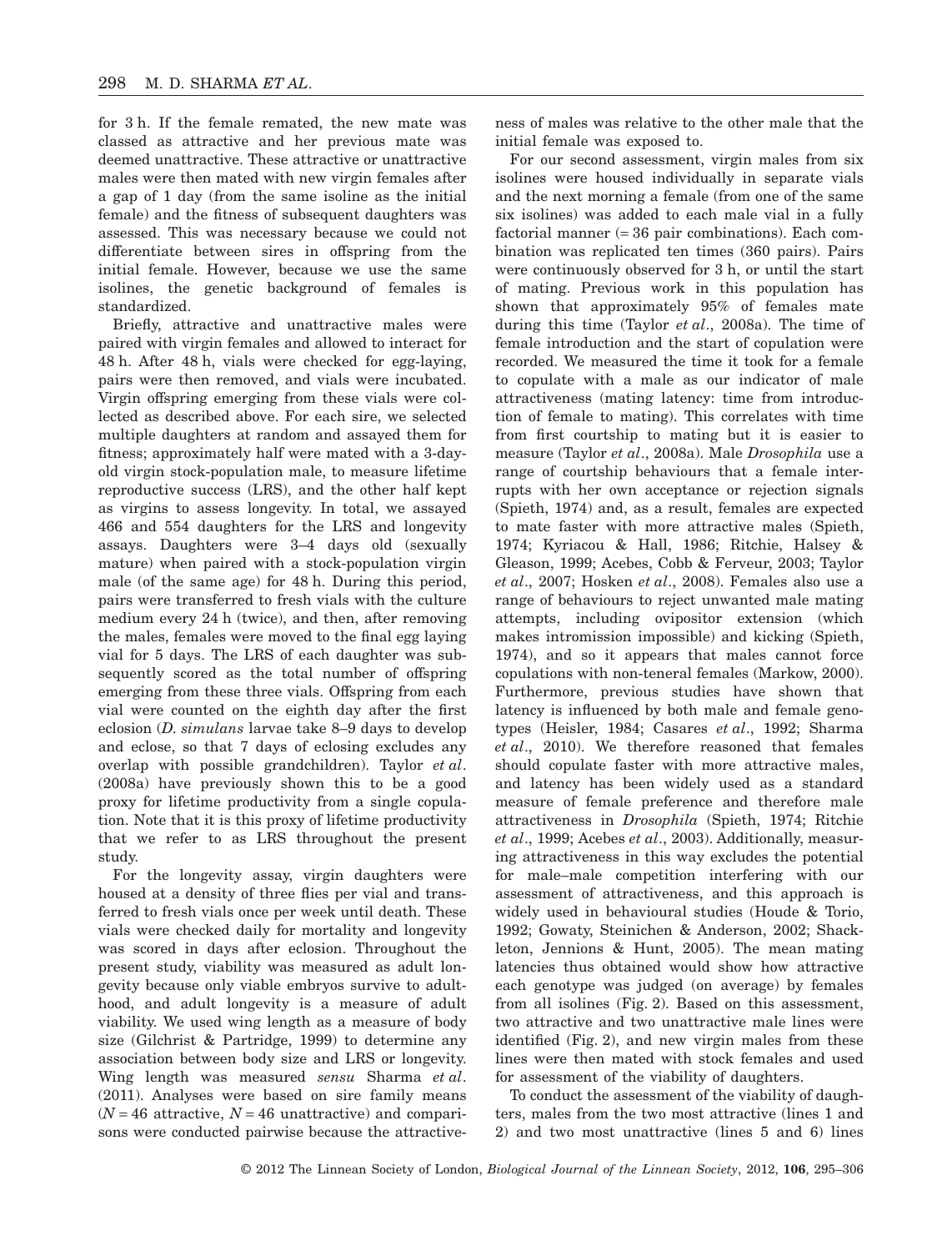

**Figure 2.** Mean ± SE male attractiveness for six *Drosophila simulans* isofemale lines. Attractiveness is shown as untransformed mating latency (means for 60 males per line). Lines 1 and 2 were considered as attractive (females mated fast with these males), whereas lines 5 and 6 were classed as unattractive (females took longer to mate with these males). Mating latency of attractive lines was significantly different from that of unattractive lines  $(P < 0.01)$ .

were paired with a virgin stock population female (= outbred population-cage female) and observed as above  $(N = 50$  per line = 200 males). Mating latency was recorded and we initially assessed the congruence between the attractiveness score generated from isoline females and the assessment of stockpopulation females. Both the Kruskal–Wallis and median tests confirmed that latency of males judged to be most attractive by isoline females were also judged to be more attractive by stock-population females (Kruskal–Wallis  $\chi^2 = 4.09$ , d.f. = 1,  $p = 0.04$ ; median  $\chi^2 = 5.78$ , d.f. = 1, *p* = 0.024; mean latency attractive:  $73.45 \pm 5.74$ ; mean latency unattractive:  $94.23 \pm 5.74$ . This suggests that the stock-population females were in agreement with the assessment of relative male attractiveness by isoline-females, which further supports our claim that the isolines are providing an accurate picture of the population as a whole.

After a single copulation with stock-population females, males were removed and stored for future measurements. Females (dams) were left to lay eggs for 24 h, after which they were transferred to a new egg laying vial for another 24 h. They were then moved into a final vial where they laid eggs for a further 5 days. LRS of these dams was scored as described previously. Two virgin daughters from each dam were collected from these vials, housed alone, and transferred to fresh food vials once per week until death to assess their adult longevity. This gave us a total of  $400$  daughters  $(=100$  daughters per isoline = 200 daughters of attractive males and 200 daughters of unattractive males). We also collected two sons from each dam and treated them as per the daughters to assess their longevity. This enabled us to test for an effect of sire attractiveness on the longevity of sons (with the caveats previously mentioned) and to regress mean daughter longevity against mean son longevity to determine whether any lack of siredaughter associations were a result of negative intersexual correlations (Chippindale, Gibson & Rice, 2001). Although a negative relationship between sons and daughters longevity is expected under intralocus sexual conflict, it is worth noting that it may not always be indicative of intralocus conflict. Such a relationship may also indicate a higher investment in male sexual traits that are detrimental to survival (Kokko, 1997; Hunt *et al*., 2004a).

#### STATISTICAL ANALYSIS

Data analysis was conducted using SPSS-PASW, version 18. Raw data were tested for normality using Shapiro–Wilks tests and  $log_{10}$ - or square-root transformed to improve normality where appropriate. Nonparametric tests were used where normality assumptions of parametric tests could not be met. For the first experiment, our data did not meet assumptions of normality and we could not transform them in such a way to meet the assumptions of parametric tests. We therefore used Wilcoxon matched pairs signed-rank tests to assess the differences in the LRS and longevity of daughters sired by attractive or unattractive males (i.e. males were paired based on the common female used to judge their relative attractiveness). This dataset was additionally examined using generalized linear models (GLMs) with LRS or longevity as the dependent variable, and sire attractiveness and isoline as the predictors (with quasi-poisson error structure). A stepwise elimination approach was taken to obtain a minimal adequate model. Results from the GLM analyses are presented alongside those from the nonparametric tests used earlier. We also compared Kaplan–Meier survival curves (for the longevity data) with log-rank tests using the survdiff procedure in R, version 2.3.0 (R Development Core Team, Vienna, Austria). Note that our conclusions do not change, regardless of the statistical method applied. For the second experiment, we used a mixed model univariate analysis of variance (ANOVA), with longevity of daughters (dependent), sire attractiveness (fixed effect), and isoline nested within sire attractiveness (random effect), aiming to examine the effect of sire attractiveness on the longevity of daughters. The same model was applied to test the longevity of sons and we note here that our conclusions do not change if the predictors are treated as fixed or random effects. Although our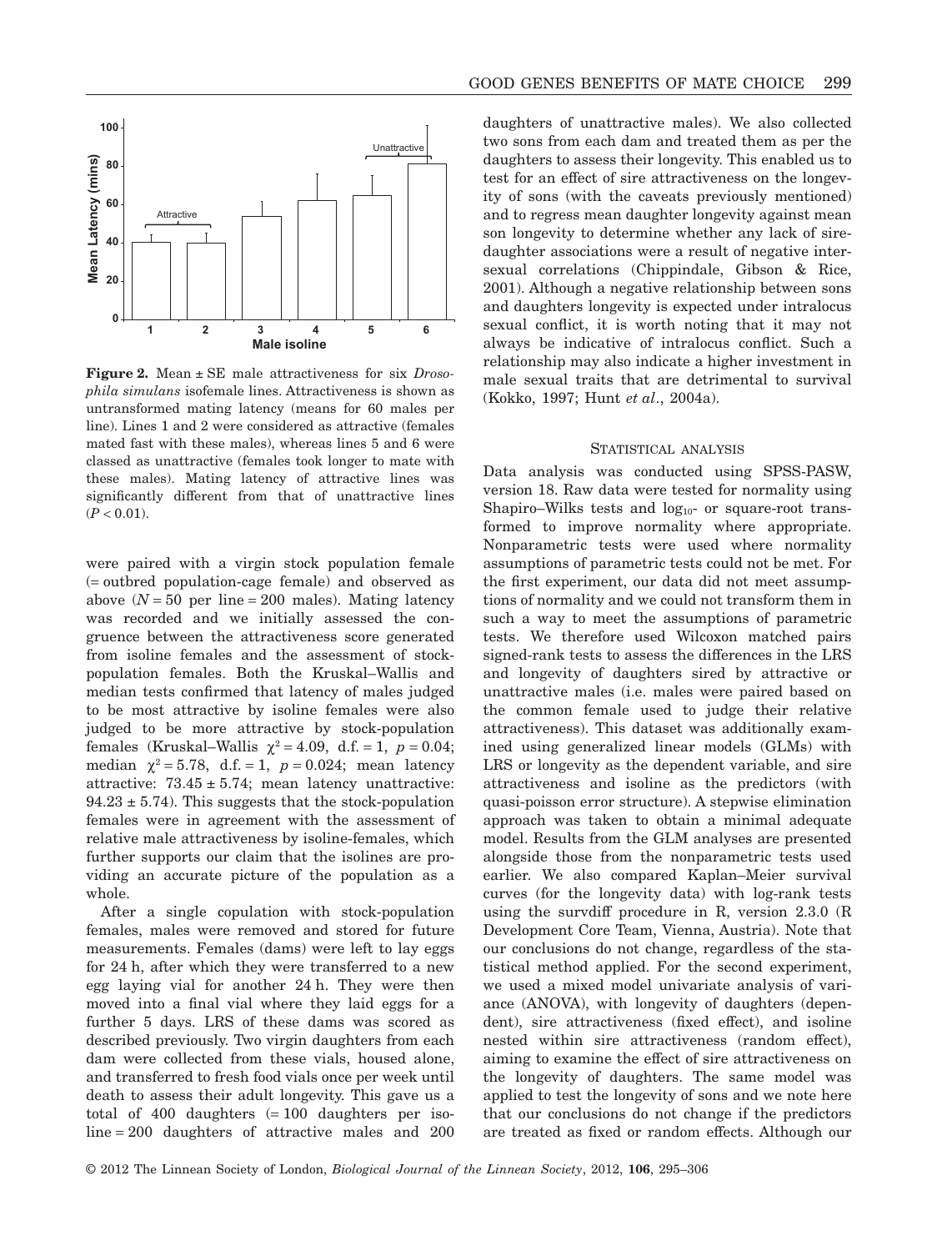primary interest was the relationship between sire attractiveness and longevity of daughters, we also examined the direct effect of attractive males on female fitness (i.e. the direct benefits to dams from their mates) by using dams' LRS as the dependent variable and the same predictor variables (sire attractiveness and line within attractiveness). We additionally regressed mean (per sire family) longevity of daughters against the longevity of sons to assess intersexual longevity associations. Sample sizes vary across some analyses as a result of missing data.

# RESULTS

The results of the first experiment where we used females' remating decision as a criteria to evaluate male attractiveness (using two-tailed *P-*values from related-samples Wilcoxon signed ranks tests) suggested no differences in the LRS (mean $_{\text{Attractive}} =$  $47.43 \pm 0.56$ ; mean<sub>Unattractive</sub> =  $48.21 \pm 0.61$ ;  $Z = -0.96$ ,  $p = 0.34$ ) or longevity (mean<sub>Attractive</sub> =  $45.99 \pm 2.24$ ; mean<sub>Unattractive</sub> = 44.10  $\pm$  1.46;  $Z = -0.80, p = 0.42$  of daughters sired by attractive or unattractive males. Body size could potentially influence this result (i.e. if daughters of unattractive males were larger than daughters of attractive males), although we could not include size as a covariate in the previous analysis. However, a paired *t*-test of the winglength of daughters found no difference between the body size of daughters from attractive or unattractive sires (mean<sub>Attractive</sub> =  $1.31 \pm 0.005$ ; mean<sub>Unattractive</sub> = 1.31 ± 0.004;  $N = 38$ ,  $t = -0.24$ ,  $p = 0.81$ ), which suggests the lack of difference in LRS and longevity is not a result of size differences in daughters. Note that a paired *t*-test was used because the initial assignment of male attractiveness was based on a single female judging two males (i.e. data were paired). Reanalysis of this data set using GLM (see methods above) revealed no effect of sire attractiveness on either the LRS  $(F_{1,89} = 0.46, p = 0.50)$  or longevity  $(F_{1,89} = 0.88,$  $p = 0.35$ ) of daughters. Survival analysis of the longevity dataset revealed no differences between the survival curves for daughters of attractive and unattractive sires  $(\chi^2_{1} = 2, p = 0.157)$ .

Results from the mixed model ANOVA of experiment two using family means of longevity of daughters (dependent), sire attractiveness and sire line nested within attractiveness (as predictors) revealed no effect of sire attractiveness on the longevity of daughters (Table 1). However, we did see a significant line (within attractiveness) effect, which was driven by one attractive line producing long-lived daughters (Fig. 3, Table 1). Post-hoc pairwise comparisons of the line effect indicated that the mean for line 2 was significantly higher than that of all other lines (mean difference<sub>L2–1</sub> 8.34  $\pm$  1.17,  $_{L2-5}$  7.99  $\pm$  1.17,

**Table 1.** Analysis of variance for mixed model analysis using family means of longevity of daughters as the dependent variable and sire attractiveness and sire line nested within attractiveness as predictors

| Source of variation            | d.f.     | Mean<br>square  | F     | р              |
|--------------------------------|----------|-----------------|-------|----------------|
| Attractiveness                 |          | 882.00          | 1.01  | 0.42           |
| Error                          | 2        | 876.67          |       |                |
| Line (Attractiveness)<br>Error | 2<br>196 | 876.67<br>34.16 | 25.67 | ${}_{< 0.001}$ |

Note that there was no effect of sire attractiveness on the longevity of daughters but there was a significant line (within attractiveness) effect (for a visual representation, see Fig. 3).



**Figure 3.** Interaction plot showing a significant isoline effect on the longevity of daughters. The longevity of one attractive line is between that of the two unattractive lines and daughters of line 2 males had increased longevity. There was no overall effect of male attractiveness. The *x*-axis represents male attractiveness and the *y*-axis represents the longevity of daughters (days). An open circle, square, cross, and triangle represent attractive (1, 2) and unattractive (5, 6) lines, respectively. Error bars represent the SE.

 $L_{2-6}$  8.75 ± 1.17; all  $p < 0.001$ ), and none of the other lines differed from each other (all  $p > 0.9$ ). We also analyzed these data by taking isoline means instead of family means for the longevity of daughters. This also revealed no difference in the longevity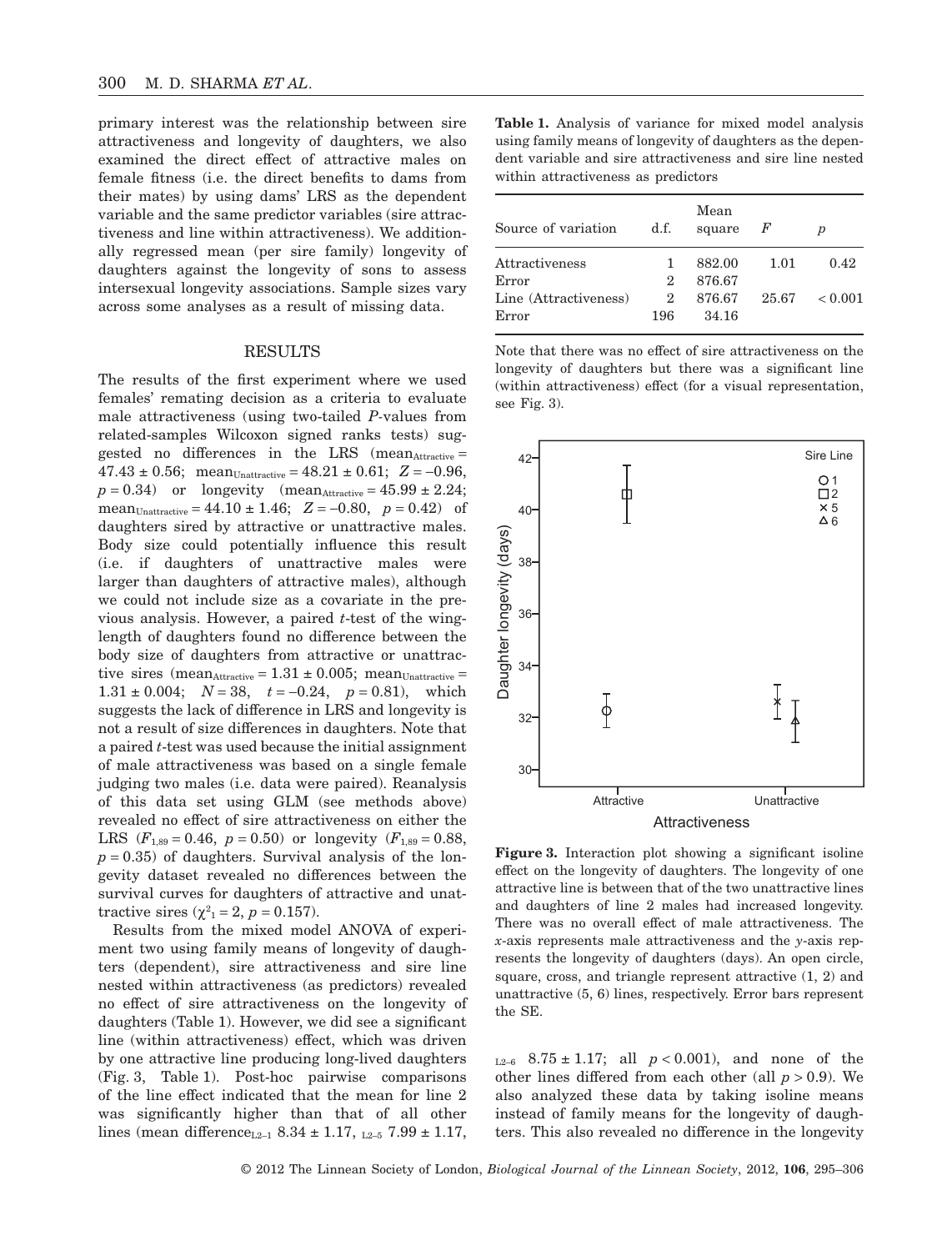



**Figure 4.** Regression of female and male offspring longevity from attractive and unattractive sires (*R*<sup>2</sup> linear = 0.27). This relationship was significant even when analyzed separately for offspring of attractive and unattractive sires. The data shown are untransformed and include information from the offspring of both types of sires.

of daughters of attractive or unattractive lines (Kruskal–Wallis  $\chi^2 = 0.6$ , d.f. = 1,  $p = 0.67$ ). We found similar results when assessing the longevity of sons, with no attractiveness effect  $(F_{1,2} = 0.19, p = 0.70)$  but, again, there was a line (within attractiveness) effect  $(F_{2,196} = 62.88, p < 0.001)$ . This time, however, post-hoc pairwise comparisons revealed that one attractive line (line 2) significantly elevated longevity of sons relative to all other lines (mean difference<sub>L2–1</sub>  $11.72 \pm 1.05$ ,  $_{L2-5}$   $9.26 \pm 1.05$ ,  $_{L2-6}$   $7.7 \pm 1.05$ ; all  $p < 0.001$ ), although the other attractive line (line 1) produced sons with longevity significantly lower than that of one unattractive line (line 6) (mean difference<sub>L1-6</sub> -4.01  $\pm$  1.05; *p* = 0.001). There were no other significant differences.

We also compared the longevity of sons and daughters to determine whether there were any indications of intralocus sexual conflict. We found that family mean longevity of daughters was positively related with family mean longevity of sons  $(\beta = 0.52 \pm 0.06,$  $F_{1,198} = 73.42, p < 0.001, R^2 = 0.27$ ; Fig. 4). This relationship remained positive and significant even when we split the data across attractive and unattractive sires  $(\beta_{\text{Attractive}} = 0.49 \pm 0.08, \quad F_{1,98} = 39.80,$  $p < 0.001$ ,  $R^2 = 0.29$ ;  $\beta_{\text{Unattractive}} = 0.46 \pm 0.11$ ,  $F_{1,98} =$ 16.78,  $p < 0.001$ ,  $R^2 = 0.15$ .

Assessment of the LRS of mothers revealed no direct benefits from mating with attractive males  $(F_{1,2} = 1.45, p = 0.35)$ . However, there was again a significant line effect in the model  $(F_{2,183} = 4.11,$ 



**Figure 5.** Interaction plot showing a significant isoline effect on dams' lifetime reproductive success. The *x*-axis represents male attractiveness and the *y*-axis represents the lifetime reproductive success of dams mated with attractive or unattractive sires. An open circle, square, cross, and triangle represent attractive (1, 2) and unattractive (5, 6) lines, respectively. Error bars represent the SE.

 $p = 0.02$ ; Fig. 5) and post-hoc pairwise comparisons revealed this was a result of Line 1 having significantly greater LRS than line 6 (mean difference<sub>L1–6</sub>  $10.92 \pm 3.07$ ;  $p < 0.01$ ), although none of the other comparisons differed (all  $p > 0.05$ ). This additionally indicates that larval viability did not favour more attractive males unless females laid more eggs for less attractive males, which is unlikely.

#### DISCUSSION

The primary aim of the present study was to test whether attractive males produced daughters with enhanced viability (measured as adult longevity), which would be consistent with good genes benefits of mate choice. We assessed the fitness of daughters because theory suggests sons may trade viability for mating success, and hence it is possible that good genes effects are only detectable via daughters (Kokko, 2001; Getty, 2002). We have previously shown that there is genetic and phenotypic variation in female preference (Taylor *et al*., 2008a; Sharma *et al*., 2010). However, although previous studies have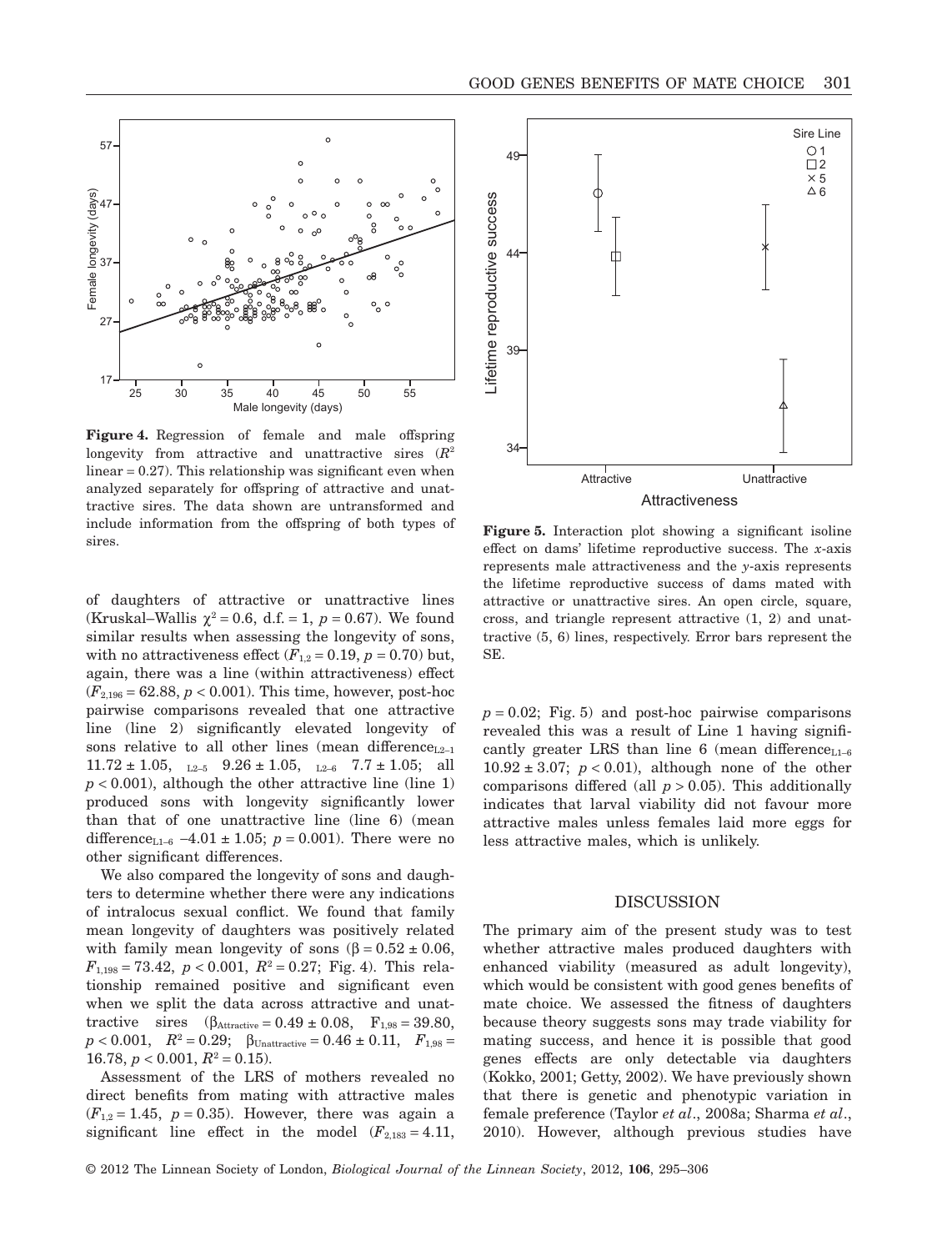reported Fisherian benefits of mate choice in this species (Taylor *et al*., 2007; Hosken *et al*., 2008), evidence of good genes effects has not been documented (Taylor *et al*., 2010), even though these benefits have been considered inevitable (Jennions & Petrie, 2000).

In the present study, we assessed good genes benefits using two different approaches to assign male attractiveness. However, despite the protocols being different from those used in previous work (Taylor *et al*., 2010), we did not consistently detect evidence of good genes benefits of mate choice. Whilst our first assay did not provide any evidence for a good genes effect, our second assay showed that males from one attractive isoline sired long-lived daughters. Although this provides some evidence for a good genes effect, the results from our first assay and the lack of an overall male attractiveness effect, together with previous findings (Taylor *et al*., 2010), make us reticent to conclude that attractive males generally confer good genes benefits to female *D. simulans*. Additionally, the longevity of sons was not significantly influenced by sire attractiveness, although there are caveats to this assessment that we have previously discussed (see Rowe & Houle, 1996; Jennions & Petrie, 2000).

It is possible that the single isoline that enhanced the longevity of daughters (and sons) displayed relatively less inbreeding depression for this trait, perhaps through more purging, and this accounts for the line effect found in the present study. This could occur even though isolines had undergone the same theoretical levels of inbreeding because it is always possible that, by chance, some isolines contain fewer of the deleterious recessive alleles that appear to be generally responsible for inbreeding depression [i.e. the partial dominance hypothesis is widely accepted to be the cause of inbreeding depression (Charlesworth & Charlesworth, 1999)]. Furthermore, using different approaches, we have found substantial inbreeding effects on male and female fitness correlates in our study population (Wright *et al*., 2008; Okada *et al*., 2011), all of which is consistent with a differential inbreeding depression explanation for the single line effect. Alternatively, genetic compatibility could be involved (Tregenza & Wedell, 2000), with this isoline being more compatible with stockpopulation females, although this is less likely. However, whatever the cause of the line effect, we nevertheless failed to detect a male attractiveness effect (positive or negative) *per se* on the fitness of daughters (longevity or LRS). Our results therefore contrast with studies showing fathers' reproductive success negatively affecting the fitness of daughters (Fedorka & Mousseau, 2004; Pischedda & Chippindale, 2006; Foerster *et al*., 2007; Oneal *et al*., 2007), although they are consistent with other studies

reporting neutral or weak effects of a father's reproductive success on the fitness of daughters (Norris, 1993; Jones, Quinnell & Balmford, 1998; Tomkins & Simmons, 1999; Rundle, Ödeen & Mooers, 2007; Maklakov & Arnqvist, 2009).

It is possible that we failed to detect a sire attractiveness/daughter fitness association because of the standardized and relatively benign laboratory conditions under which the assays were conducted (Qvarnström & Price, 2001; Hunt *et al*., 2004b; Schmoll *et al*., 2005). This is always a possibility but the same criticism can be made when assays take place under harsh conditions: differences are not detected because severe environments reduce phenotypic variation. Additionally, these are the same experimental conditions under which Fisherian benefits of mate choice were documented (Taylor *et al*., 2007), and the lack of any detectable good genes benefits is also consistent with previous findings (Taylor *et al*., 2008a, 2010).

In a meta-analysis of good genes benefits of mate choice, Møller & Alatalo (1999) found that effects sizes are usually small, and it is possible that our statistical power was simply not great enough, or that the phenotypic space covered by the isolines was small relative to total phenotypic space, obscuring associations. We acknowledge that the strength of our second experiment was relatively low and that future experiments could benefit from a design with a large number of isolines. However, our first experiment employed a large sample size (92 population cage males and more than 1000 daughters) and therefore had much greater power, and this together with previous work sampled a large proportion of phenotypic space, although both failed to detect any evidence of good genes (Taylor *et al*., 2010). Hunt *et al*. (2004b) stress that total fitness and breeding values should both be estimated to assess genetic quality accurately, and male attractiveness and mating success are the key determinants of male fitness, with a genetic basis (Taylor *et al*., 2007; Hosken *et al*., 2008), which is why they were employed in the present study. We also used two measures of potential good genes benefits: LRS and longevity (the latter of which is the benefit originally envisaged from good genes), and still found no compelling evidence of good genes benefits of mate choice.

One mechanism that could obscure good gene benefits through daughters is intralocus sexual conflict. Intralocus sexual conflict occurs when the gene combinations that produce a good male, produce a poor female, and negative (genetic) intersexual fitness correlations are considered to be signatures of this conflict (Rice & Chippindale, 2001). Intra-family correlations approximate genetic correlations, especially when the traits are measured in different groups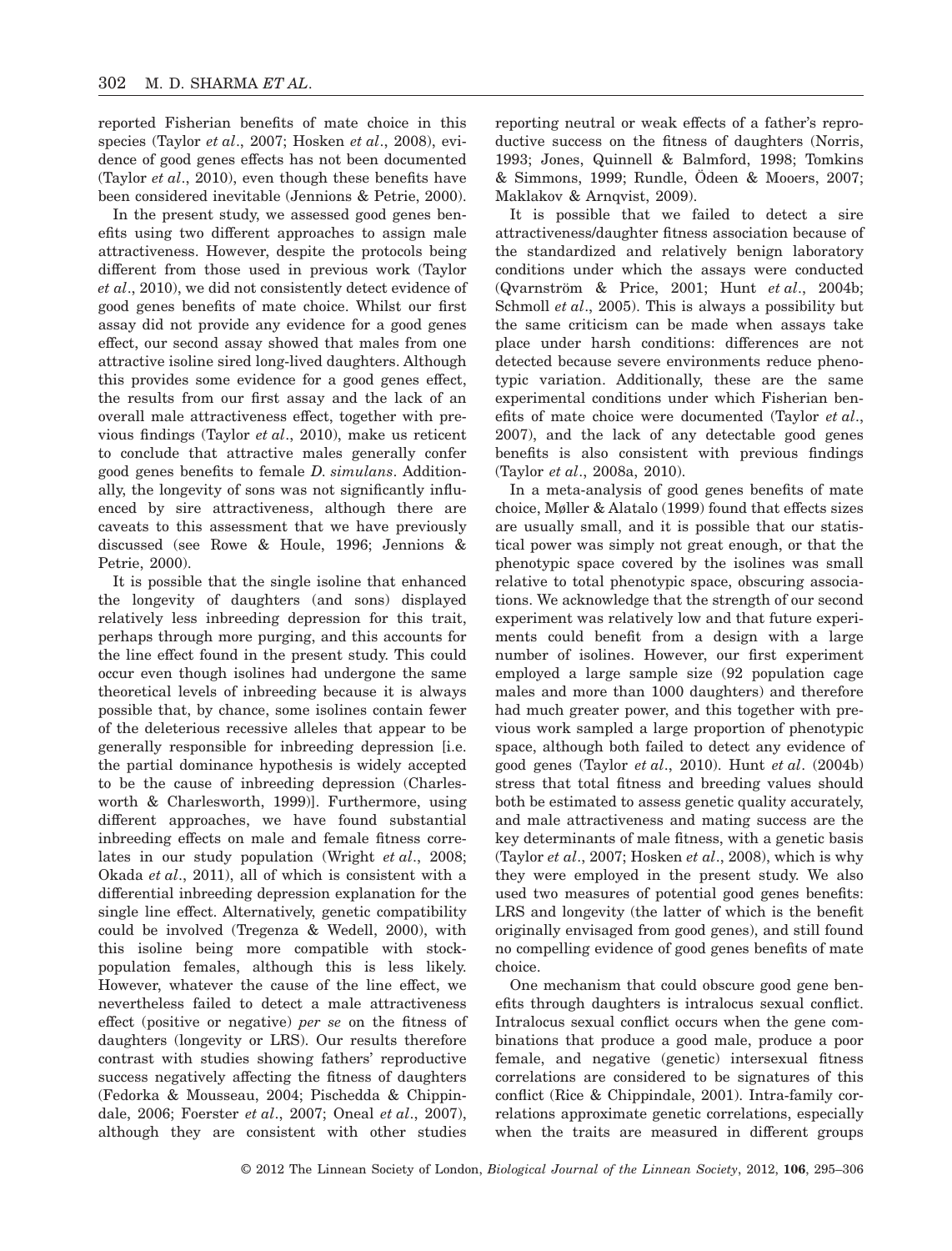of individuals (Lynch & Walsh, 1998), as in the present study, and therefore the positive and significant intersexual association that we observe is not consistent with genes good for males being bad for females. A large number of studies have now provided evidence of intralocus sexual conflict in *Drosophila melanogaster* (Rice, 1984, 1992, 1998; Rice & Chippindale, 2001; Prasad *et al*., 2007), and Innocenti & Morrow (2010) suggested that intralocus sexual conflict can potentially neutralize any indirect genetic benefits of sexual selection, including good genes effects. However, our data are not consistent with intralocus conflict obscuring good genes because we found that the longevity of sons and daughters was positively correlated, and similar findings have also been reported for other insects (Hosken *et al*., 2003). Note that we are not suggesting an absence intralocus conflict in *D. simulans*, only that we currently have no clear evidence of sexual conflict over longevity.

We also found no direct benefits of male attractiveness but, again, we detected a significant line effect. The former finding is consistent with many previous assays (Taylor *et al*., 2008a, b) and contrasts with work on *D. melanogaster* (Pitnick & García-González, 2002; Friberg & Arnqvist, 2003). The effect on the LRS of mothers only occurred in one of the attractive lines and this is not the attractive line that elevated offspring longevity. Again, the reasons for this specific direct effect are not clear, although they could relate to differential inbreeding depression (see above) in male fertility (which would explain why line 6 sires fathered so few offspring compared to other lines, although only one post-hoc pairwise comparison was significant). Male fertility appears to be prone to inbreeding depression generally (Gage *et al*., 2006; Roldan & Gomendio, 2009; Michalczyk *et al*., 2010; Simmons, 2011), and in this population specifically (Okada *et al*., 2011). Inbreeding depression for male fertility as an explanation for this direct fitness effect is a possibility because we only counted offspring and not eggs. However, we note that, for a good genes viability effect to be missed by the adult viability assessment that we employed, dams of attractive males would have to lay relatively fewer eggs, which appears counterintuitive (but see also Gowaty, 2008). Nonetheless, this needs to be assessed. In any case, there does appear to be some male genetic variation that directly and indirectly influences female fitness, although this does not appear to be generally related to good genes benefits, and the most parsimonious explanation is differential inbreeding depression of the isolines.

The present study aimed specifically to test for good genes benefits of mate choice and we primarily assessed this via the longevity of daughters. The results obtained provide no evidence that females mating with attractive males generally obtain good genes benefits of mate choice, nor do they generally gain direct benefits. The lack of a sire-attractiveness/ daughter-fitness association does not appear to the result of intralocus sexual conflict however, because family-level intersexual fitness correlations were positive and significant. The current evidence is consistent with an absence of good genes benefits of female mate choice in our population.

## ACKNOWLEDGEMENTS

We gratefully acknowledge Martin Yeo and Connor Benjamin Parker for their assistance in conducting these experiments. We also thank Clarissa House, Zen Lewis, and three anonymous reviewers for their helpful comments on the manuscript. Tom Tregenza was supported by a Royal Society Fellowship, and David Hosken was supported by the Natural Environment Research Council.

#### REFERENCES

- **Acebes A, Cobb M, Ferveur JF. 2003.** Species-specific effects of single sensillum ablation on mating position in *Drosophila*. *Journal of Experimental Biology* **206:** 3095– 3100.
- **Andersson M. 1994.** *Sexual selection*. Princeton, NJ: Princeton University Press.
- **Andersson M, Simmons LW. 2006.** Sexual selection and mate choice. *Trends in Ecology & Evolution* **21:** 296–302.
- **Arnold SJ. 1983.** Sexual selection: the interface of theory and empiricism. In: Bateson P, ed. *Mate choice*. Cambridge: Cambridge University Press, 67–107.
- **Arnqvist G, Rowe L. 1995.** Sexual conflict and arms races between the sexes: a morphological adaptation for control of mating in a female insect. *Proceedings of the Royal Society of London Series B, Biological Sciences* **261:** 123–127.
- **Boake CRB. 1985.** Genetic consequences of mate choice: a quantitative genetic method for testing sexual selection theory. *Science* **227:** 1061–1063.
- **Brooks R. 2000.** Negative genetic correlation between male sexual attractiveness and survival. *Nature* **406:** 67–70.
- **Cameron E, Day T, Rowe L. 2003.** Sexual conflict and indirect benefits. *Journal of Evolutionary Biology* **16:** 1055– 1060.
- **Casares P, Carracedo MC, Piñeiro R, San Miguel E, Garcia-Florez L. 1992.** Genetic basis for female receptivity in *Drosophila melanogaster*: a diallel study. *Heredity* **69:** 400–405.
- **Charlesworth B, Charlesworth D. 1999.** The genetic basis of inbreeding depression. *Genetical Research* **74:** 329–340.
- **Chippindale AK, Gibson JR, Rice WR. 2001.** Negative genetic correlation for adult fitness between sexes reveals ontogenetic conflict in *Drosophila*. *Proceedings of the National Academy of Sciences of the United States of America* **98:** 1671–1675.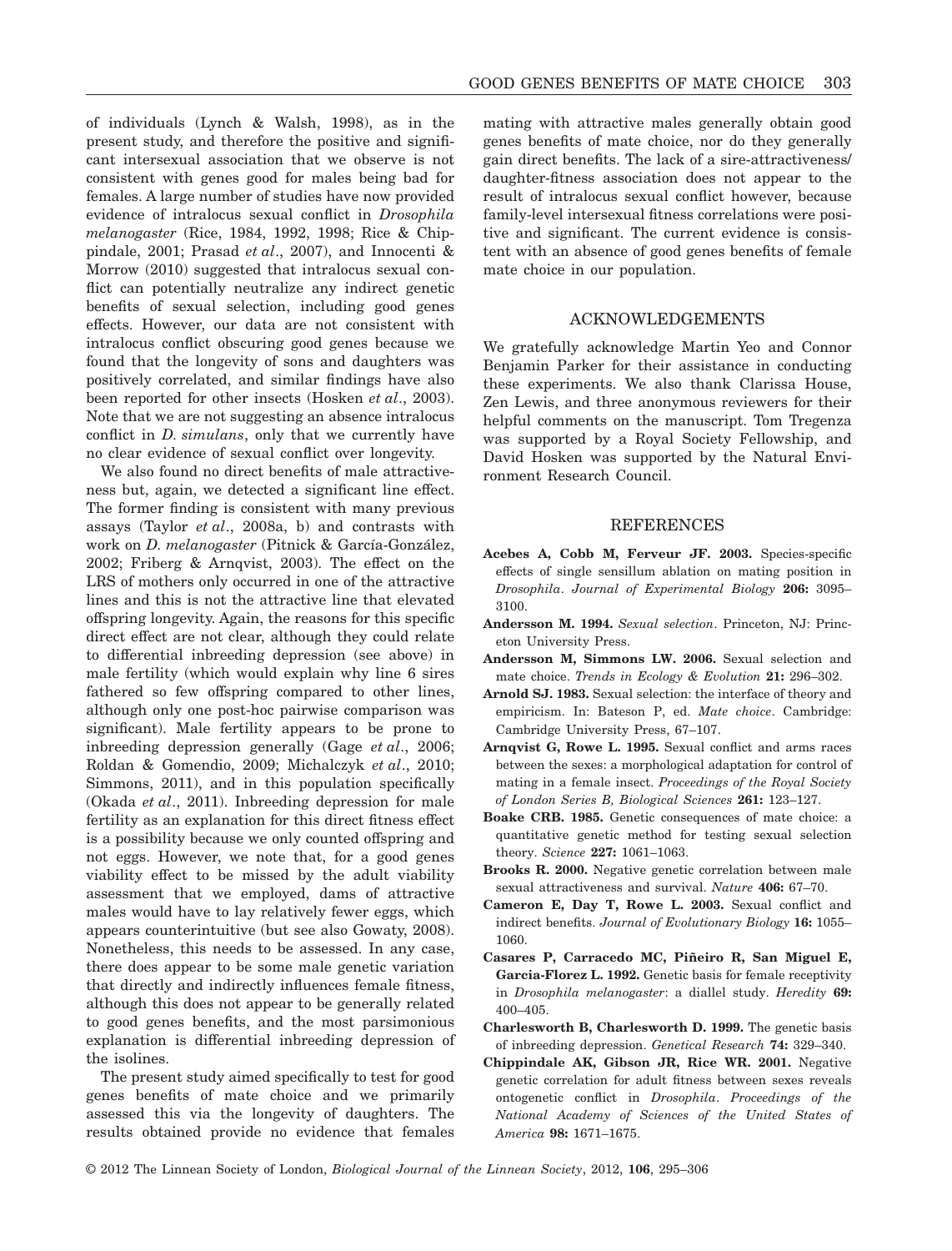- **David JR, Gibert P, Legout H, Petavy G, Capy P, Moreteau B. 2005.** Isofemale lines in *Drosophila*: an empirical approach to quantitative trait analysis in natural populations. *Heredity* **94:** 3–12.
- **Day T, Bonduriansky R. 2004.** Intralocus sexual conflict can drive the evolution of genomic imprinting. *Genetics* **167:** 1537–1546.
- **Droney DC. 1998.** The influence of the nutritional content of the adult male diet on testis mass, body condition and courtship vigour in a Hawaiian *Drosophila*. *Functional Ecology* **12:** 920–928.
- **Evans JP, Kelley JL, Bisazza A, Finazzo E, Pilastro A. 2004.** Sire attractiveness influences offspring performance in guppies. *Proceedings of the Royal Society of London Series B, Biological Sciences* **271:** 2035–2042.
- **Fedorka KM, Mousseau TA. 2004.** Female mating bias results in conflicting sex-specific offspring fitness. *Nature* **429:** 65–67.
- **Fisher RA. 1930.** *The genetical theory of natural selection*. Oxford: Clarendon Press.
- **Foerster K, Coulson T, Sheldon BC, Pemberton JM, Clutton-Brock TH, Kruuk LEB. 2007.** Sexually antagonistic genetic variation for fitness in red deer. *Nature* **447:** 1107–1110.
- **Friberg U, Arnqvist G. 2003.** Fitness effects of female mate choice: preferred males are detrimental for *Drosophila melanogaster* females. *Journal of Evolutionary Biology* **16:** 797–811.
- **Gage MJG, Surridge AK, Tomkins JL, Green E, Wiskin L, Bell DJ, Hewitt GM. 2006.** Reduced heterozygosity depresses sperm quality in wild rabbits, *Oryctolagus cuniculus*. *Current Biology* **16:** 612–617.
- **Getty T. 2002.** Signaling health versus parasites. *American Naturalist* **159:** 365–371.
- **Gilchrist SA, Partridge L. 1999.** A comparison of the genetic basis of wing size divergence in three parallel body size clines of *Drosophila melanogaster*. *Genetics* **153:** 1775–1787.
- **Gowaty PA. 2008.** Reproductive compensation. *Journal of Evolutionary Biology* **21:** 1189–1200.
- **Gowaty PA, Steinichen R, Anderson WW. 2002.** Mutual interest between the sexes and reproductive success in *Drosophila pseudoobscura*. *Evolution* **56:** 2537–2540.
- **Gromko MH, Markow TA. 1993.** Courtship and remating in field populations of *Drosophila*. *Animal Behaviour* **45:** 253– 262.
- **Harano T, Okada K, Nakayama S, Miyatake T, Hosken** DJ. 2010. Intralocus sexual conflict unresolved by sexlimited trait expression. *Current Biology* **20:** 2036–2039.
- **Heisler IL. 1984.** Inheritance of female mating propensities for yellow locus genotypes in *Drosophila melanogaster*. *Genetics Research* **44:** 133–149.
- **Hine E, Lachish S, Higgie M, Blows MW. 2002.** Positive genetic correlation between female preference and offspring fitness. *Proceedings of the Royal Society of London Series B, Biological Sciences* **269:** 2215–2219.
- **Hoffmann AA, Parsons PA. 1988.** The analysis of quantitative variation in natural populations with isofemale strains. *Genetics Selection Evolution* **20:** 87–98.
- **Hoikkala A, Aspi J, Suvanto L. 1998.** Male courtship song frequency as an indicator of male genetic quality in an insect species, *Drosophila montana*. *Proceedings of the Royal Society of London Series B, Biological Sciences* **265:** 503–508.
- **Hosken DJ, House CM. 2011.** Sexual selection. *Current Biology* **21:** R62–R65.
- **Hosken DJ, Martin OY, Born J, Huber F. 2003.** Sexual conflict in *Sepsis cynipsea*: female reluctance, fertility and mate choice. *Journal of Evolutionary Biology* **16:** 485–490.
- **Hosken DJ, Stockley P, Tregenza T, Wedell N. 2009.** Monogamy and the battle of the sexes. *Annual Review of Entomology* **54:** 361–378.
- **Hosken DJ, Taylor ML, Hoyle K, Higgins S, Wedell N. 2008.** Attractive males have greater success in sperm competition. *Current Biology* **18:** R553–R554.
- **Houde AE, Torio AJ. 1992.** Effect of parasitic infection on male color pattern and female choice in guppies. *Behavioral Ecology* **3:** 346–351.
- **Hunt J, Brooks R, Jennions MD, Smith MJ, Bentsen CL, Bussiere LF. 2004a.** High-quality male field crickets invest heavily in sexual display but die young. *Nature* **432:** 1024– 1027.
- **Hunt J, Bussiere LF, Jennions MD, Brooks R. 2004b.** What is genetic quality? *Trends in Ecology & Evolution* **19:** 329–333.
- **Innocenti P, Morrow EH. 2010.** The sexually antagonistic genes of *Drosophila melanogaster*. *PLoS Biology* **8:** e1000335.
- **Ivy TM, Sakaluk SK. 2007.** Sequential mate choice in decorated crickets: females use a fixed internal threshold in pre- and postcopulatory choice. *Animal Behaviour* **74:** 1065–1072.
- **Jennions MD, Møller AP, Petrie M. 2001.** Sexually selected traits and adult survival: a meta-analysis. *Quarterly Review of Biology* **76:** 3–36.
- **Jennions MD, Petrie M. 2000.** Why do females mate multiply? A review of the genetic benefits. *Biological Reviews* **75:** 21–64.
- **Jones TM, Quinnell RJ, Balmford A. 1998.** Fisherian flies: benefits of female choice in a lekking sandfly. *Proceedings of the Royal Society of London Series B, Biological Sciences* **265:** 1651–1657.
- **Kirkpatrick M. 1985.** Evolution of female choice and male parental investment in polygynous species: the demise of the 'sexy son'. *American Naturalist* **125:** 788–810.
- **Kirkpatrick M. 1996.** Good genes and direct selection in the evolution of mating preferences. *Evolution* **50:** 2125–2140.
- **Kirkpatrick M, Barton NH. 1997.** The strength of indirect selection on female mating preferences. *Proceedings of the National Academy of Sciences of the United States of America* **94:** 1282–1286.
- **Kokko H. 1997.** Evolutionarily stable strategies of agedependent sexual advertisement. *Behavioral Ecology and Sociobiology* **41:** 99–107.
- **Kokko H. 2001.** Fisherian and 'good genes' benefits of mate choice: how (not) to distinguish between them. *Ecology Letters* **4:** 322–326.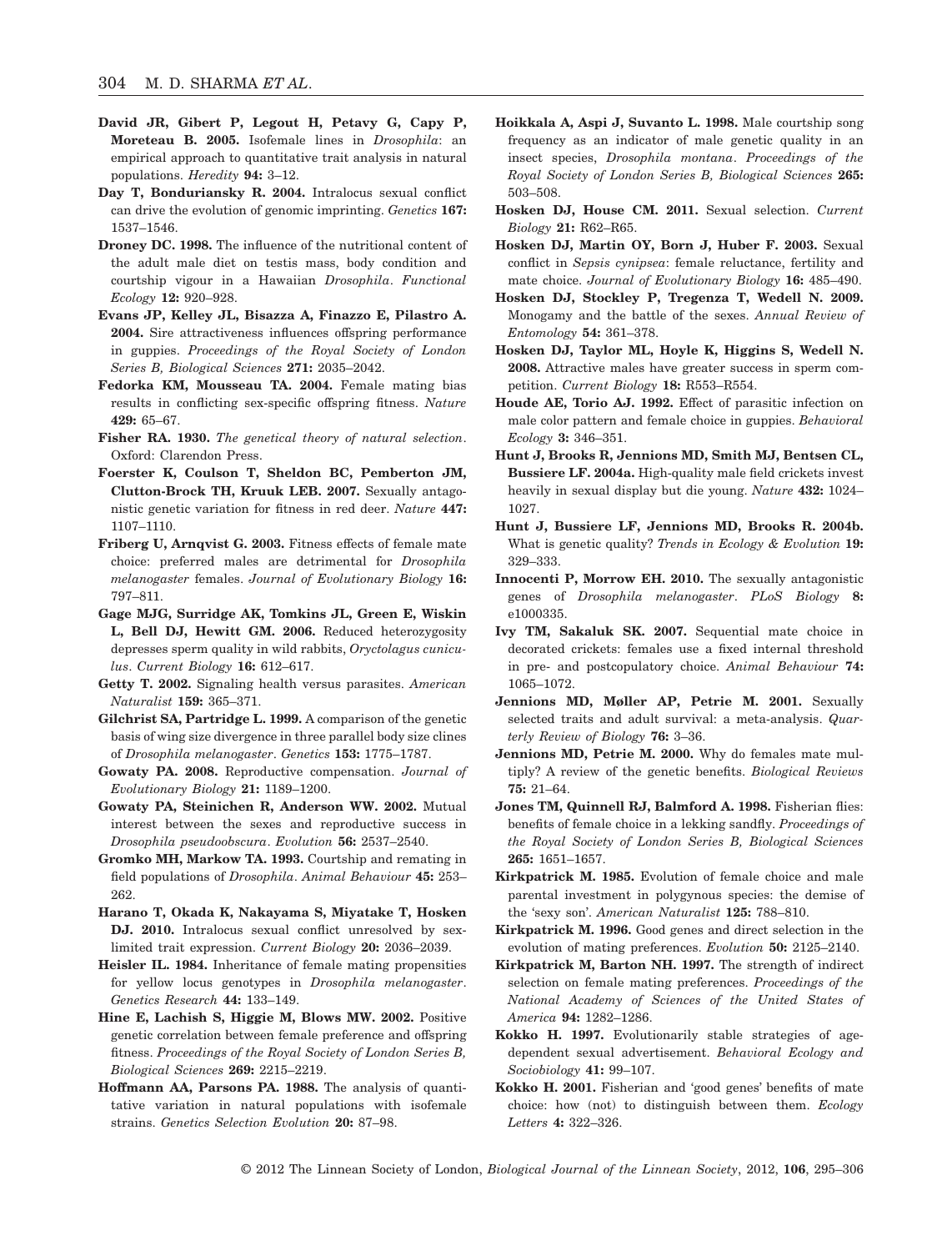- **Kokko H, Brooks R, Jennions MD, Morley J. 2003.** The evolution of mate choice and mating biases. *Proceedings of the Royal Society of London Series B, Biological Sciences* **270:** 653–664.
- **Kokko H, Brooks R, McNamara JM, Houston AI. 2002.** The sexual selection continuum. *Proceedings of the Royal Society of London Series B, Biological Sciences* **269:** 1331– 1340.
- **Kyriacou CP, Hall JC. 1986.** Interspecific genetic control of courtship song production and reception in *Drosophila*. *Science* **232:** 494–497.
- **Lande R. 1981.** Models of speciation by sexual selection on polygenic traits. *Proceedings of the National Academy of Sciences of the United States of America* **78:** 3721–3725.
- **Lynch M, Walsh B. 1998.** *Genetics and analysis of quantitative traits*. Sunderland, MA: Sinauer Associates.
- **Maklakov AA, Arnqvist G. 2009.** Testing for direct and indirect effects of mate choice by manipulating female choosiness. *Current Biology* **19:** 1903–1906.
- **Markow TA. 2000.** Forced matings in natural populations of *Drosophila*. *American Naturalist* **156:** 100–103.
- **Michalczyk L, Martin OY, Millard AL, Emerson BC, Gage MJG. 2010.** Inbreeding depresses sperm competitiveness, but not fertilization or mating success in male *Tribolium castaneum*. *Proceedings of the Royal Society of London Series B, Biological Sciences* **277:** 3483–3491.
- **Møller AP, Alatalo RV. 1999.** Good-genes effects in sexual selection. *Proceedings of the Royal Society of London Series B, Biological Sciences* **266:** 85–91.
- **Møller AP, Jennions M. 2001.** How important are direct fitness benefits of sexual selection? *Die Naturwissenschaften* **88:** 401–415.
- **Norris K. 1993.** Heritable variation in a plumage indicator of viability in male great tits *Parus major*. *Nature* **362:** 537– 539.
- **Okada K, Blount JD, Sharma MD, Snook RR, Hosken DJ. 2011.** Male attractiveness, fertility and susceptibility to oxidative stress are influenced by inbreeding in *Drosophila simulans*. *Journal of Evolutionary Biology* **24:** 363–371.
- **Oneal E, Connallon T, Knowles LL. 2007.** Conflict between direct and indirect benefits of female choice in desert *Drosophila*. *Biology Letters* **3:** 29–32.
- **Palmer AR. 2000.** Quasi-replication and the contract of error: lessons from sex ratios, heritabilities and fluctuating asymmetry. *Annual Review of Ecology and Systematics* **31:** 441– 480.
- **Partridge L. 1980.** Mate choice increases a component of offspring fitness in fruit flies. *Nature* **283:** 290–291.
- Petrie M. 1994. Improved growth and survival of offspring of peacocks with more elaborate trains. *Nature* **371:** 598–599.
- **Pischedda A, Chippindale AK. 2006.** Intralocus sexual conflict diminishes the benefits of sexual selection. *PLoS Biology* **4:** 2099–2103.
- **Pitnick S, García-González F. 2002.** Harm to females increases with male body size in *Drosophila melanogaster*. *Proceedings of the Royal Society of London Series B, Biological Sciences* **269:** 1821–1828.
- **Pitnick S, Markow TA. 1994.** Large-male advantages asso-

ciated with costs of sperm production in *Drosophila hydei*, a species with giant sperm. *Proceedings of the National Academy of Sciences of the United States of America* **91:** 9277–9281.

- **Prasad NG, Bedhomme S, Day T, Chippindale AK. 2007.** An evolutionary cost of separate genders revealed by malelimited evolution. *American Naturalist* **169:** 29–37.
- **Qvarnström A, Price TD. 2001.** Maternal effects, paternal effects and sexual selection. *Trends in Ecology and Evolution* **16:** 95–100.
- **Rice WR. 1984.** Sex chromosomes and the evolution of sexual dimorphism. *Evolution* **38:** 735–742.
- **Rice WR. 1992.** Sexually antagonistic genes: experimental evidence. *Science* **256:** 1436–1439.
- **Rice WR. 1998.** Male fitness increases when females are eliminated from gene pool: implications for the Y chromosome. *Proceedings of the National Academy of Sciences of the United States of America* **95:** 6217–6221.
- **Rice WR, Chippindale AK. 2001.** Intersexual ontogenetic conflict. *Journal of Evolutionary Biology* **14:** 685–693.
- **Ritchie MG, Halsey EJ, Gleason JM. 1999.** *Drosophila* song as a species-specific mating signal and the behavioural importance of Kyriacou & Hall cycles in *D. melanogaster* song. *Animal Behaviour* **58:** 649–657.
- **Roldan ERS, Gomendio M. 2009.** Sperm and conservation. In: Birkhead TR, Hosken DJ, Pitnick SS, eds. *Sperm biology: an evolutionary perspective*. San Diego, CA: Academic Press, 539–564.
- **Rowe L, Houle D. 1996.** The lek paradox and the capture of genetic variance by condition dependent traits. *Proceedings of the Royal Society of London Series B, Biological Sciences* **263:** 1415–1421.
- **Rundle HD, Ödeen A, Mooers AØ. 2007.** An experimental test for indirect benefits in *Drosophila melanogaster*. *BMC Evolutionary Biology* **7:** 36.
- **Schmoll T, Dietrich V, Winkel W, Epplen JT, Schurr F, Lubjuhn T. 2005.** Paternal genetic effects on offspring fitness are context dependent within the extrapair mating system of a socially monogamous passerine. *Evolution* **59:** 645–657.
- **Shackleton MA, Jennions MD, Hunt J. 2005.** Fighting success and attractiveness as predictors of male mating success in the black field cricket, *Teleogryllus commodus*: the effectiveness of no-choice tests. *Behavioral Ecology and Sociobiology* **58:** 1–8.
- **Sharma MD, Tregenza T, Hosken DJ. 2010.** Female mate preferences in *Drosophila simulans*: evolution and costs. *Journal of Evolutionary Biology* **23:** 1672–1679.
- **Sharma MD, Tregenza T, Hosken DJ. 2011.** Sex combs, allometry, and asymmetry in *Drosophila*. *Biological Journal of the Linnean Society* **103:** 923–934.
- **Sheldon BC, Merila J, Qvarnström A, Gustafsson L, Ellegren H. 1997.** Paternal genetic contribution to offspring condition predicted by size of male secondary sexual character. *Proceedings of the Royal Society of London Series B, Biological Sciences* **264:** 297–302.
- **Shuster SM, Wade MJ. 2003.** *Mating systems and strategies*. Princeton, NJ: Princeton University Press.